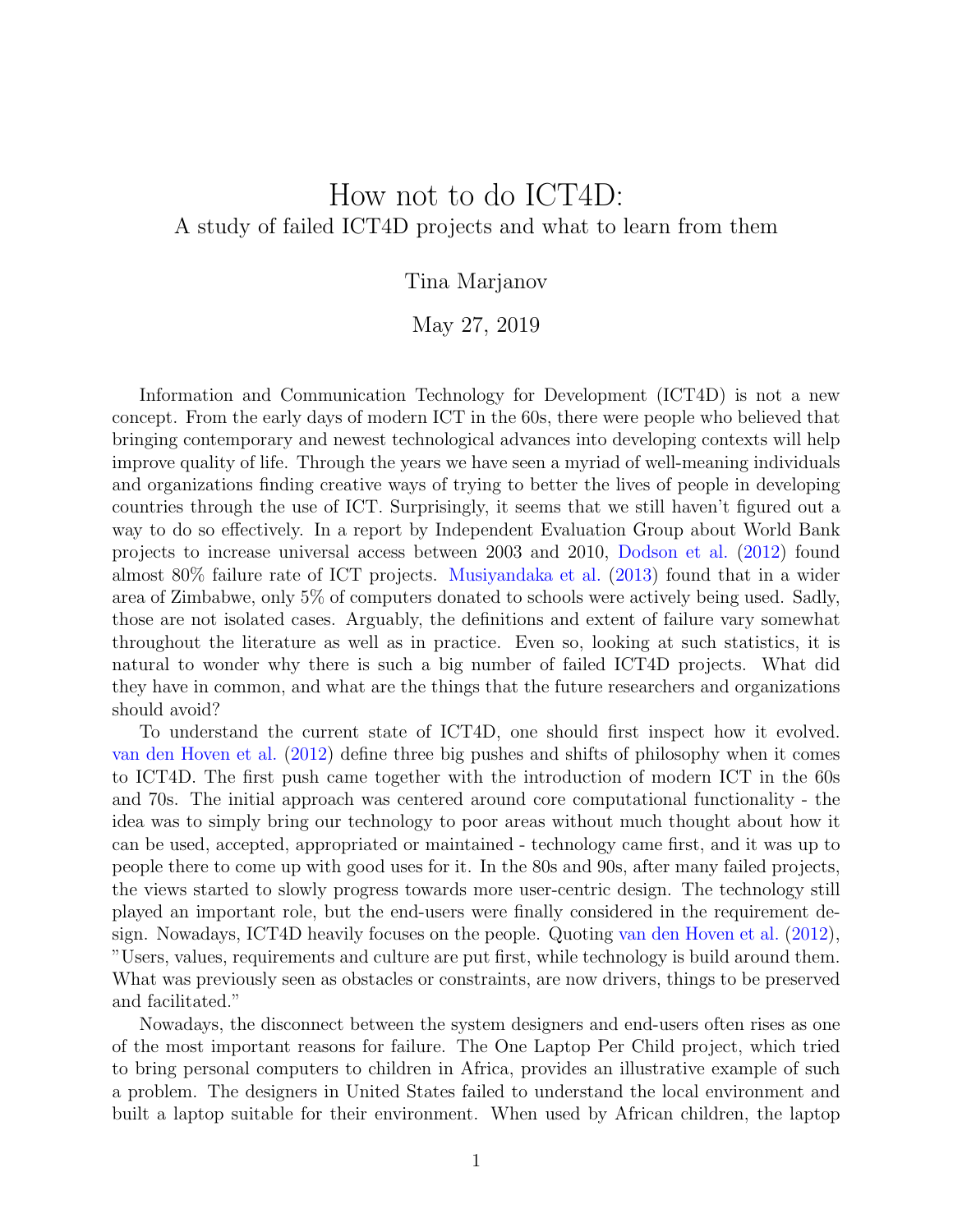was not sturdy enough and could not withstand the more extreme weather conditions or lack of easily accessible recharging. Subsequent iterations of the project did work on those issues, but the initial problem stems from insufficient research the local aspects. The study by [Warschauer and Ames](#page-3-1) [\(2010\)](#page-3-1) concludes that "provision of individual laptops is a Utopian vision for the children in the poorest countries, whose educational and social futures could be more effectively improved if the same investments were instead made on more sustainable and proven interventions". It is important to discard most assumptions we have from our environment and include locals throughout all stages of the project. A solution that works in one environment might fail spectacularly in another, so understanding the users and their needs is a strong requirement for a successful ICT4D project.

Another common mistake is going against local traditions, culture and user wishes. The difference from the aforementioned problem is that here designers might be aware of some existing approach that locals have been using, yet they choose to ignore it. This can cause the users to rebel and refuse to adopt the system. If they do, they might not be able to adapt to it sufficiently, or some part of culture and local tradition is lost in the process. This almost happened in Subaks in Bali, where an advanced watering system has existed for centuries in the form of Water temples [\(Lansing,](#page-2-2) [1987\)](#page-2-2). In the 70s, the efforts to modernize agriculture almost erased this system. In cases where there is an existing system embedded in several layers of social structure, the best solution might not be to bulldoze over it completely. Instead, a good solution should try to work with it, and see how the existing solution can be improved, while still respecting the social structures and environment. Respect for local establishments will not only lead to happier people, but also help preserve rich cultural and natural heritage as well increasing the take-up of new technologies.

While not strictly failures, there are some cases where the donors behind the projects have questionable or even malicious intents. Interventions like this might seem promising at first, but can end up backfiring and putting the users in a worse-off position, while also illegitimizing good projects. An example of such intervention is sponsorships and free trials of for-profit nutrition companies such as Nestle or Danone, which enter some developing environment with a promise of free workshops, trials and research. Companies that do this are often accused of weakening national regulatory frameworks and aggressively flooding the market with misinformation or own products. Nestle was, for example, accused of introducing baby formula to breastfeeding mothers in Laos. After they became reliant on the formula, the company ended free trial, which resulted in babies dying as the mothers could not afford the formula [\(Brady and Srour,](#page-2-3) [2014\)](#page-2-3). A similar, but potentially less deadly case is when for-profit companies, such as Facebook or Google promise to bring internet to villages. They might decide to only allow access to some services, severely limiting the freedom of people relying on the infrastructure. One could argue that they can try to do the same in developed countries, which some companies undoubtedly did. The difference is, that there are several mechanisms and policies in place preventing companies from carrying out their intentions in the developed countries, while such mechanisms are lagging behind in the developing countries.

Research by [Marais](#page-2-4) [\(2011\)](#page-2-4) lists unsustainability as another very important factor. Several views need to be considered: financial, social, institutional, technological, and environmental sustainability. If any of these elements is missing, the project is in risk of collapsing. It is very common for a project to collapse after initial funding runs out. In order for it to stay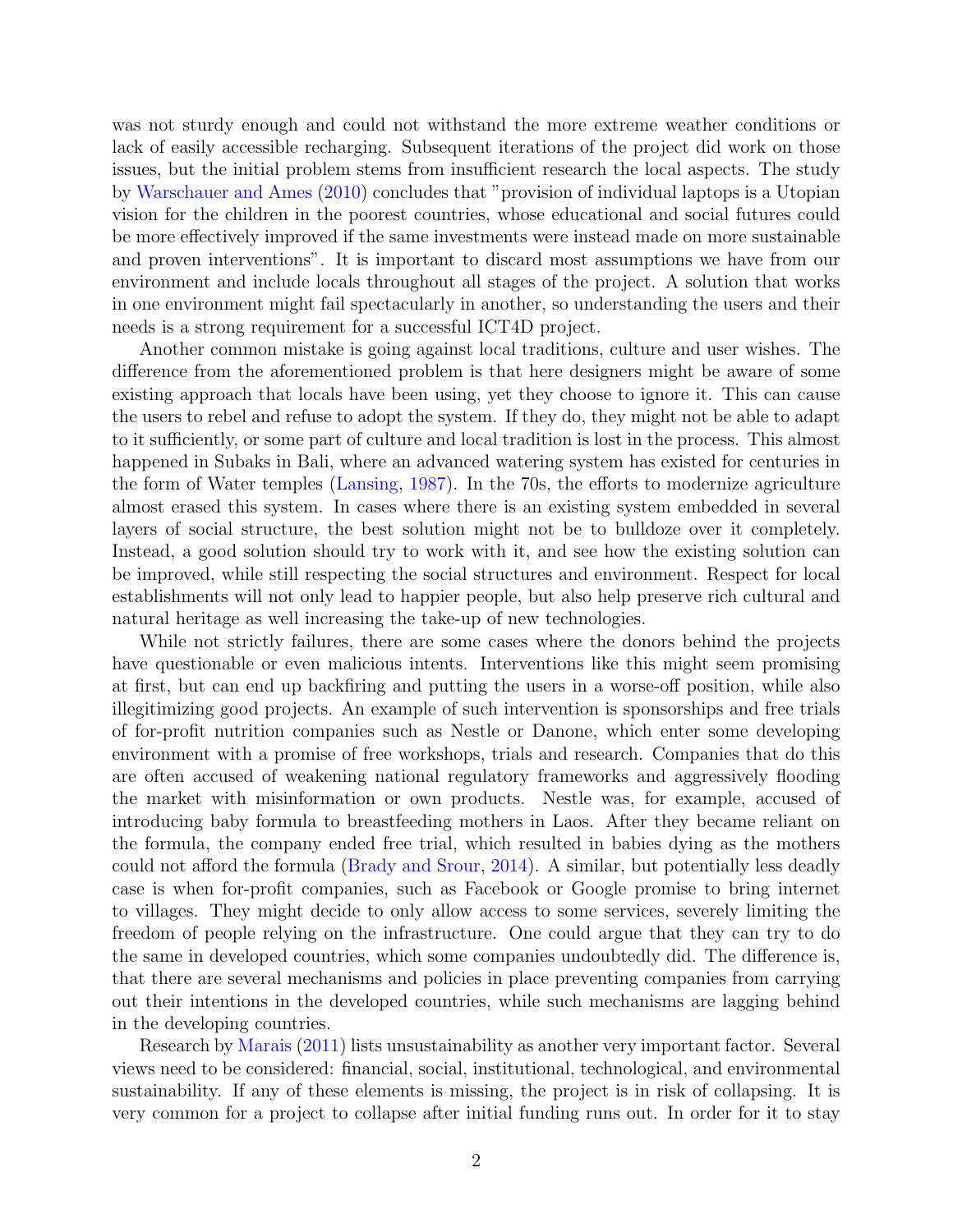afloat, a strong and sustainable business plan needs to exist. Financial aspects of a project need to be considered from the beginning. Some careful analysis can stop a badly designed project before donors money is lost or locals become reliant on a solution that needs to be abolished.

There are numerous other reasons for such high failure rate. Projects are often trying to satisfy founders or donors rather than the users, because the metrics to determine success are often biased towards their expectations. Academics are regularly accused of failing to influence policies or engage in practice and fieldwork [\(Dodson et al.,](#page-2-0) [2012\)](#page-2-0). Projects have to deal with mismanagement of funds, natural disasters, unpredictable political environment and countless other project-specific issues. Given all this circumstances and relatively bad outlook, what are the current trends that show good promise?

Most recent literature emphasizes the focus on users. It is important to understand the context of their needs and the environment. Terry Winograd of Stanford Computer Science Department formalized this in the form of Value Sensitive Design. He argues that software engineering should be approached from an ethical perspective. [\(van den Hoven et al.,](#page-3-0) [2012\)](#page-3-0) emphasizes that "intentionally and explicitly design for values such as accountability, safety, inclusion, privacy, trust, or sustainability. In VSD the incorporation of moral values into the design is a primary goal instead of a by-product." [Diniz et al.](#page-2-5) [\(2014\)](#page-2-5) similarly argue for focusing on users and contexts, not technology. Consequently, the designers, researchers and project managers should not only work hard to understand the users and their needs, but also ensure they work closely - not only conceptually, but also geographically - with the end-users of the solutions they are trying to create. This way, they can hope for long-lasting and impactful projects that will contribute to body of knowledge, broaden our perspectives and, most importantly, continue improving lives.

## References

- <span id="page-2-3"></span>June P Brady and Leila Srour. India, laos and south africa reject sponsorship and gifts from formula companies. African health sciences, 14(1):211–215, 2014.
- <span id="page-2-5"></span>Eduardo H Diniz, Diane E Bailey, and Dan Sholler. Achieving ict4d project success by altering context, not technology. Information Technologies  $\mathcal{C}$  International Development,  $10(4):pp-15, 2014.$
- <span id="page-2-0"></span>Leslie L Dodson, S Sterling, and John K Bennett. Considering failure: eight years of itid research. In Proceedings of the Fifth International Conference on Information and Communication Technologies and Development, pages 56–64. ACM, 2012.
- <span id="page-2-2"></span>J Stephen Lansing. Balinese water temples and the management of irrigation. American Anthropologist, 89(2):326–341, 1987.
- <span id="page-2-4"></span>Mario Marais. Analysis of the factors affecting the sustainability of ict4d initiatives. IDIA2011 Conference Proceedings, pages 100–120, 01 2011.
- <span id="page-2-1"></span>Donna Musiyandaka, Gideon Ranga, and Jacqueline Fungai Kiwa. An analysis of factors influencing success of ict4d projects: a case study of the schools computerisation programme